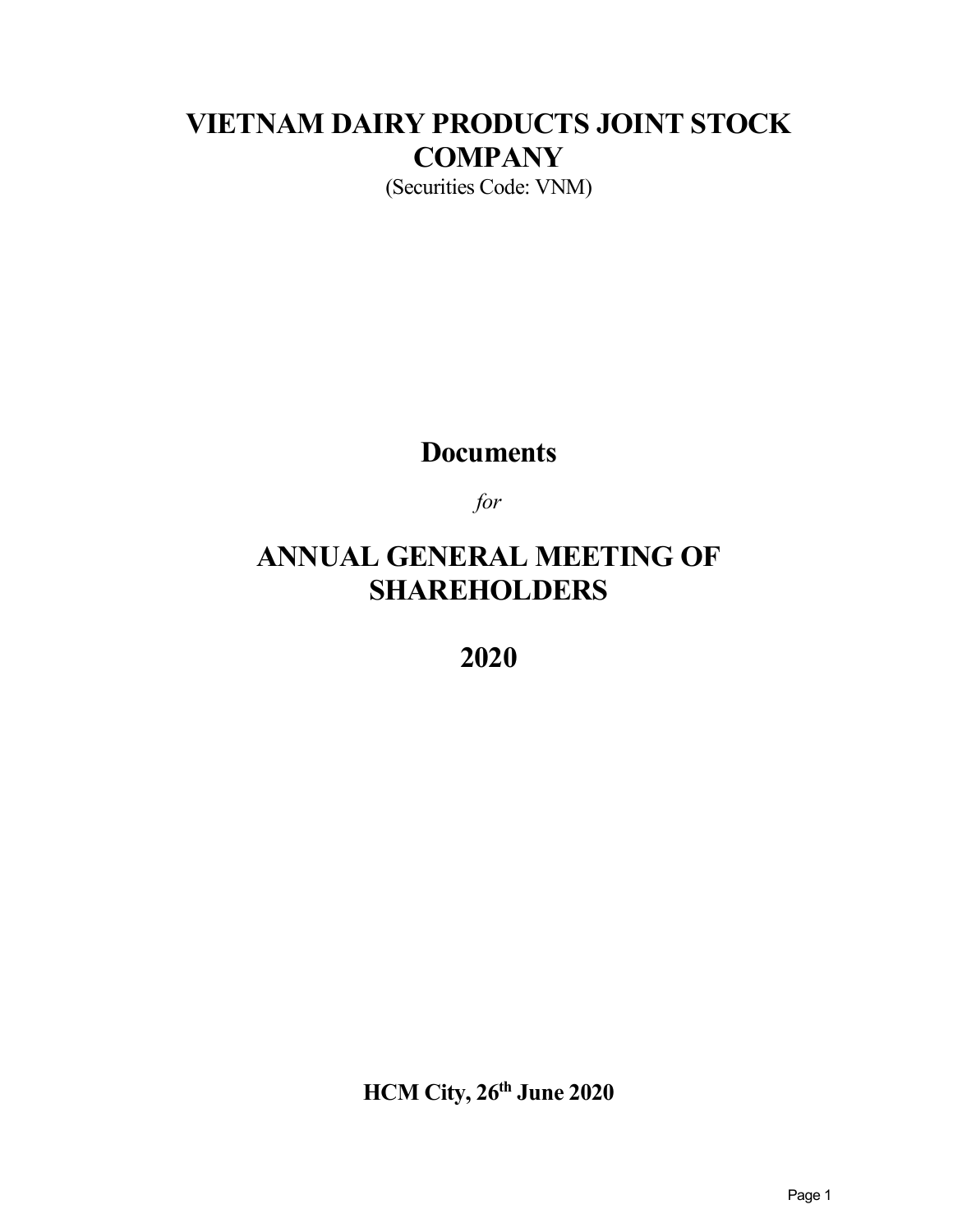## MEETING ADENDA **THE ANNUAL GENERAL MEETING OF SHAREHOLDERS IN 2020 26th June 2020**

| No.            | Agenda                                                                   |               |
|----------------|--------------------------------------------------------------------------|---------------|
|                | <b>PROCEDURES</b><br>L.                                                  |               |
| 1              | - Opening speech                                                         | 8h30          |
| $\overline{2}$ | - Announcing an eligible shareholder quorum for AGM (% of                | $8h35 - 8h45$ |
|                | shareholders' attendance)                                                |               |
| 3              | - Introducing the Chairperson of the AGM                                 |               |
| $\overline{4}$ | - Introducing the AGM's secretary                                        |               |
| 5              | - Presenting the AGM's approved agenda                                   |               |
| 6              | - Presenting the AGM's elected Vote-counting Committee                   |               |
|                |                                                                          |               |
|                | П.<br><b>AGM AGENDA</b>                                                  |               |
| $\overline{7}$ | The BoD presents their report                                            | 8h45          |
|                | Operation of the Company in 2019                                         |               |
|                | Board's activities in 2019                                               |               |
|                | Report of the Audit Committee                                            |               |
| 8              | The BoD reports the issues for shareholders' approval and election       |               |
|                | The 2019 audited financial statements                                    |               |
|                | BoD's report<br>2                                                        |               |
|                | Dividend payment for the financial year of 2019<br>3                     |               |
|                | Revenue & profit plan for 2020<br>$\overline{4}$                         |               |
|                | Dividend payment plan for the financial year of 2020<br>5                |               |
|                | Bonus share issue<br>6                                                   |               |
|                | Selection of the independent auditor for the financial year of 2020<br>7 |               |
|                | BoD's renumeration in 2020<br>8                                          |               |
|                | <b>Additional business line</b><br>9                                     |               |
|                | 10 Amendment of the Charter                                              |               |
|                | 11 Election of a new Board member                                        |               |
| 9              | Q&A                                                                      |               |
|                |                                                                          |               |
|                | <b>VOTING &amp; ELECTION</b><br>III.                                     |               |
| 10             | Result of shareholders' voting and election                              |               |
|                | <b>CLOSING</b><br>IV.                                                    |               |
| 11             | Approving the resolution of the AGM of 2020                              | 11h45         |
| 12             | Closing the AGM                                                          | 12h00         |
|                |                                                                          |               |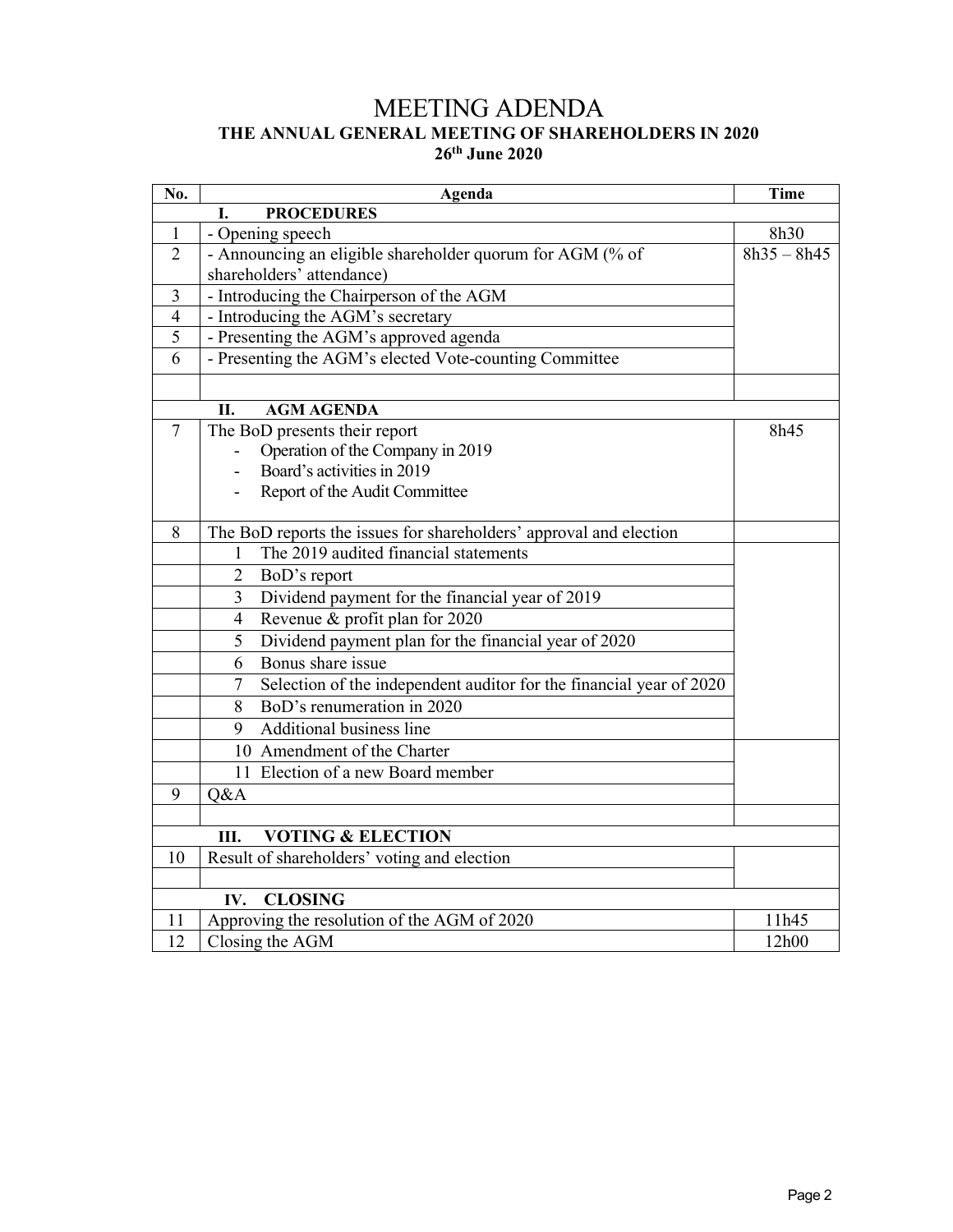#### **Election of the VOTE COUNTING COMMITTEE**

In order to help the Annual General Meeting of Shareholders in 2020 ("**AGM**") in counting the votes, the Board of Directors has submitted to the AGM for approval of the Vote Counting Committee as below:

| - Mr. Diệp Hồng Khôn       | Senior Legal Manager                               | Chairperson |
|----------------------------|----------------------------------------------------|-------------|
| - Ms. Ta Hanh Liên         | Internal Audit Director                            | Member      |
| - Ms. Trần Thái Thoai Trân | Internal Control & Risk Management Director Member |             |

Voting for the Vote Counting Committee to be conducted at the issue 2 in the attached Voting Ballot.

## **MATTERS TO BE APPROVED BY THE AGM**

#### **1. THE AUDITED FINANCIAL STATEMENTS FOR THE FINANCIAL YEAR OF 2019**

Please see the Company's financial statements which were disclosed and posted on its website at:

https://www.vinamilk.com.vn/en/investor-relations/financial-reports

## **2. REPORTS OF THE BOARD FOR 2019**

Please see the Company's annual report 2019 which was disclosed and posted on its website at: https://www.vinamilk.com.vn/en/annual-reports

- Operation of the Company in 2019 *(pages 66 – 103)*
- Board's activities in 2019, *inclusive of Corporate Governance and Risk management Report (pages 60 – 63 and pages 110 – 127).*
- Report of the Audit Committee *(pages 64, 65).*

## **3. DIVIDEND PAYMENT FOR THE FINANCIAL YEAR OF 2019**

The Annual General Meeting of Shareholders in 2019 approved the cash dividend of 2019 of at least 50% of the consolidated net profit *(excluded profit attributable to minority shareholders).* Based on the Resolution of the Annual General Meeting of Shareholders in 2019, the Board of Directors already made the dividend payment as follows:

|                              | 1st Interim<br>dividend<br>(Paid) | 2nd Interim<br>dividend<br>(Paid) |
|------------------------------|-----------------------------------|-----------------------------------|
| Record date                  | 17/09/2019                        | 27/12/2019                        |
| Payment date                 | 26/09/2019                        | 28/02/2020                        |
| Dividend per share (VND)     | 2,000                             | 1,000                             |
| Total dividend (billion VND) | 3,483                             | 1,741                             |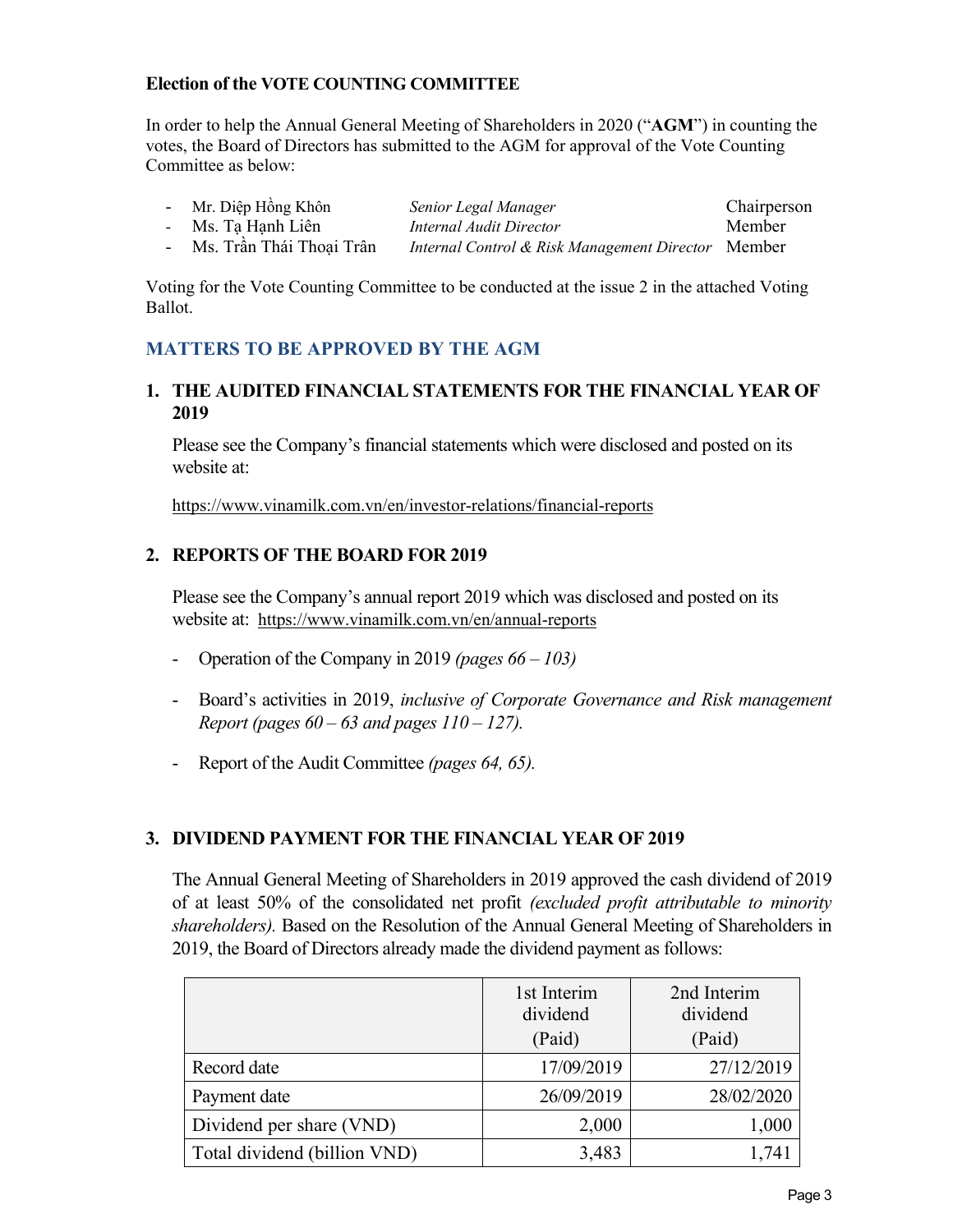The Board of Directors would like to propose to the AGM to approve the final dividend of the financial year of 2019 (the  $3<sup>rd</sup>$  payment) as follows:

- Dividend ratio : VND1,500 per share
- Record date : 30 June 2020
- Payment date : 15 July 2020
- 

As a result, the total dividend of the financial year 2019 was VND7,836 billion, equivalent to 74% of the parent's attributable profit after tax *(2019: total dividend of VND7,256 billion, equivalent to 71%).*

## **4. PLAN OF REVENUE AND PROFIT FOR 2020 (CONSOLIDATED)**

The BoD would like to propose to the AGM to approve the total consolidated revenue plan and consolidated profit plan for 2020 base on the Vietnamese Accounting Standards as below:

|                      | <b>Plan for</b> | Actual | Growth               |               |
|----------------------|-----------------|--------|----------------------|---------------|
| (Billion VND)        | 2020            | 2019   | <b>Billion (VND)</b> | $\frac{0}{0}$ |
| <b>Total Revenue</b> | 59.600          | 56.400 | 3.200                | $5,7\%$       |
| Profit before tax    | 13.000          | 12.796 | 204                  | $1,6\%$       |
| Profit after tax     | 10.690          | 10.581 | 109                  | $1.0\%$       |

## **5. DIVIDEND PAYMENT PLAN FOR THE FINANCIAL YEAR OF 2020**

The BoD would like to propose to the AGM the cash dividend for 2020 at a minimum of 50% of consolidated net profit. Of which:

| - The first interim dividend for 2020: |                                |
|----------------------------------------|--------------------------------|
| • Dividend payment rate                | : $VND2,000$ per share         |
| $\blacksquare$ Record date             | $\therefore$ 30 September 2020 |
| $\blacksquare$ Payment                 | $: 15$ October 2020            |

- The 2nd interim dividend for 2020:

| • Dividend payment rate    | : $VND1,000$ per share |
|----------------------------|------------------------|
| $\blacksquare$ Record date | $: 31$ December 2020   |
| $\blacksquare$ Payment     | : $26$ February $2021$ |

- The remaining dividend for 2020 : to be decided by the 2021 AGM

## **6. ISSUING AND LISTING OF SHARES TO EXISTING SHAREHOLDERS TO INCREASE SHARE-CAPITAL BY OWNERS' EQUITY**

The Board proposes the AGM to approve the issuing to and listing of additional shares to its existing shareholders to increase charter capital by owners' equity (bonus shares) with details as follows: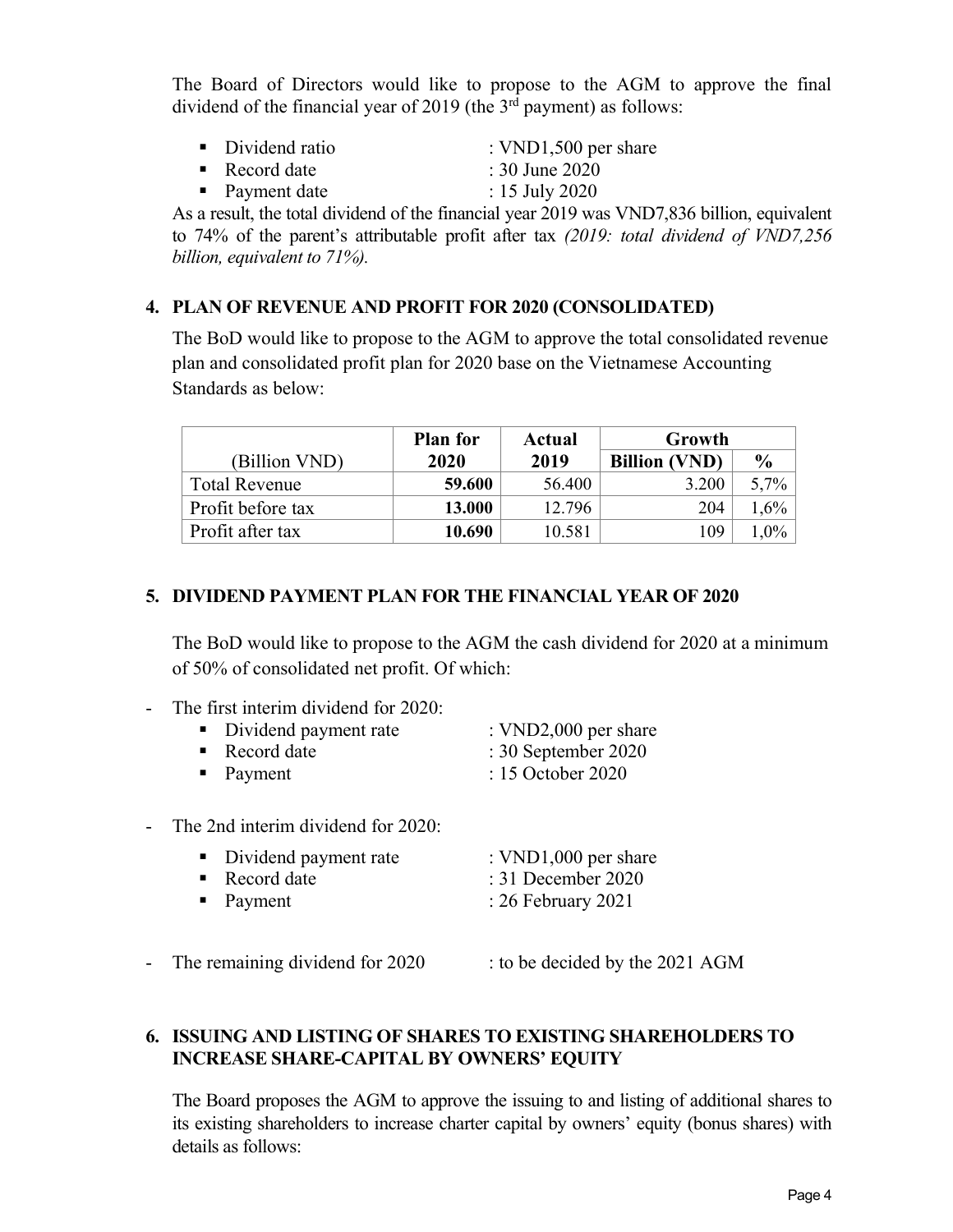- a. Issuing ratio of **1:5**, which means that shareholder holding each five (05) ordinary shares at the record date shall receive one (01) bonus share; the number of bonus shares to be issued bonus shares depends on the number of total outstanding shares at the record date according to the list provided by the Vietnam Depository Center (VSD) – Ho Chi Minh City branch, and shall not exceed 348,275,538 shares;
- b. The record date: 30 September 2020;
- c. Number of bonus shares is rounded down to the unit. Fractional shares (if any) will be cancelled;
- d. Capital source for the issuing comes from undistributed earnings;
- e. Bonus shares can be transferable;
- f. The right of receiving bonus shares is non-transferable;
- g. The bonus shares will be listed on Ho Chi Minh Stock Exchange (HOSE);
- h. Authorizing the BOD to decide other contents of the issuing plan (if any), and to complete the necessary procedures of issuing and listing bonus shares on HOSE after receiving the necessary approvals from the State Securities Commission, VSD and HOSE.
- i. Increasing the charter capital of the Company with the increase value equivalent to the total face value of actual bonus shares, which is shown in the issuing result report to be filed to the State Securities Committee upon completion of the issuing; the maximum increase in the charter capital is VND3,482,755,380,000;
- j. Authorizing the BOD to conduct the charter -capital adjustment to the Certificate of Enterprise Registration and to revise the Clause 1, Article 5 of the Company's Charter with Department of Planning and Investment of Ho Chi Minh City after the issuing completes. The execution is no later than December 31, 2021.

## **7. SELECTING INDEPENDENT AUDITOR FOR THE FINANCIAL YEAR OF 2020**

The Board of Directors would like to propose to the AGM to choose KPMG Limited (Ho Chi Minh City Branch) as the independent auditor for Vinamilk in the fiscal year of 2020.

## **8. REMUNERATION OF THE BOARD IN 2020**

The Board of Directors would like to propose to the AGM to approve the remuneration for the Board of Directors in 2020 at VND25 billion for 11 members, as in 2019 and 2018.

The Directors' remuneration will be calculated and paid in proportion to the actual number of the Directors.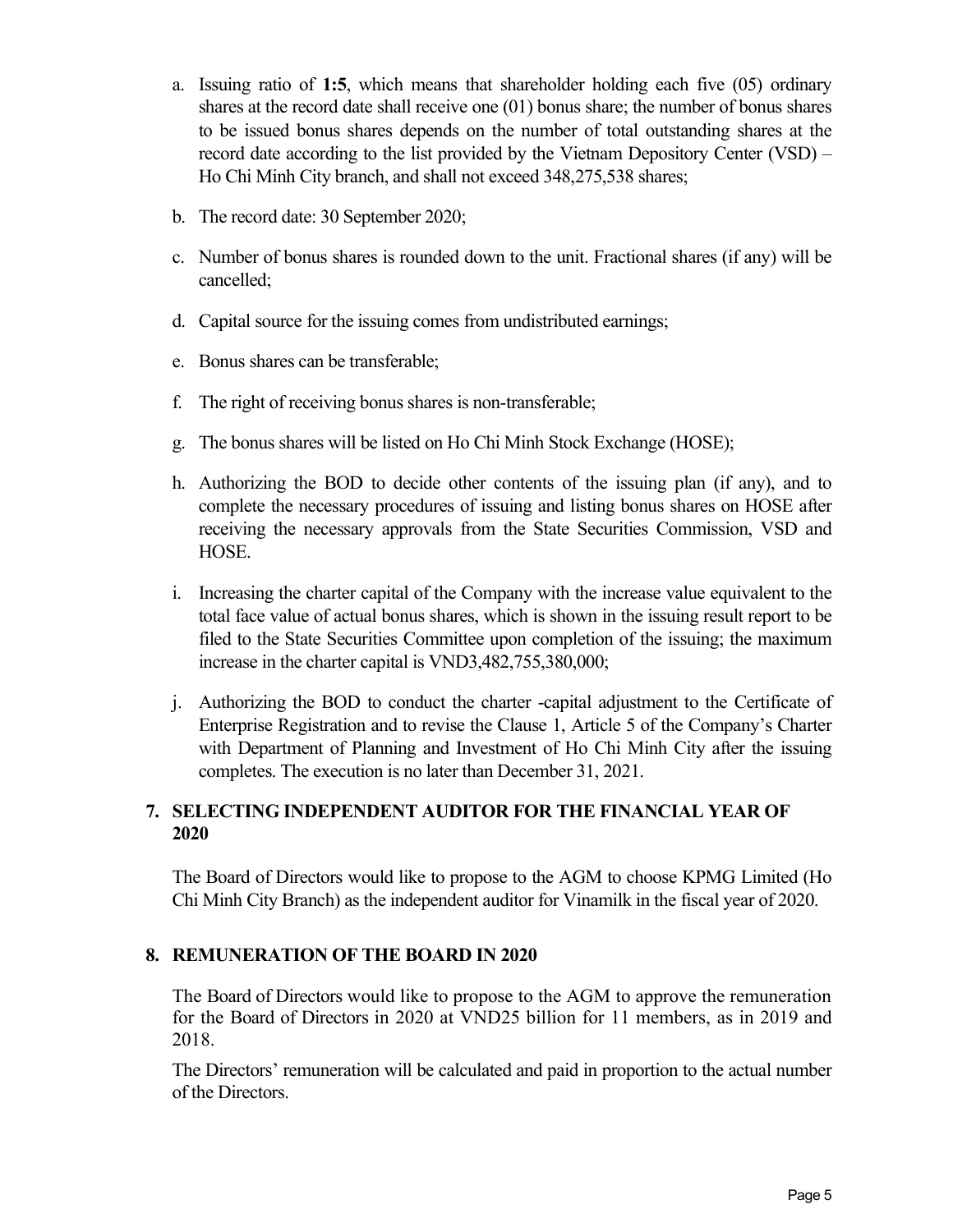## **9. SUPPLEMENTING THE BUSINESS LINES**

The Board of Directors would like to propose to the AGM:

## **i. Proposal for registration of the new business lines as follows:**

| <b>Business line:</b>                                                                              |
|----------------------------------------------------------------------------------------------------|
| Manufacturing sugar                                                                                |
| In detail: Manufacturing cane sugar and other types of sugar (not<br>operating at the head office) |
|                                                                                                    |

The reasons for the proposal:

- The Marketing Department, in collaboration with the Research and Development Department, is planning to develop commercial sugar products with functionalities (such as sugar for the diabetic, the dieters, etc.)
- Pursuant to the Article 32.1(a) of Law on Enterprises, in order to manufacture or have these sugar products contract-manufactured, the Company shall be required to file with the Department of Planning and Investment a registration for the fore-said business line, of which the supplement to the current list of business lines and accordingly for which an amendment to the Company Charter have been passed by the General Meeting of Shareholders.

| Code | <b>Business Line</b>                        |
|------|---------------------------------------------|
| 5630 | Beverage-serving service                    |
|      | In detail: Coffee and beverage shops        |
| 5610 | Mobile food and beverage service activities |
|      | In detail: Food and beverage service        |

#### **ii. Proposal for registration of the new business lines as follows:**

The reasons for the proposal:

- Vinamilk is rolling out a project establishing a chain/ a system of stores retailing coffee and beverages along with certain food items under the brand name of "Hi-Café". In 2019, Vinamilk set up one (01) store at the Head Office. During the course of running trials in order to evaluate its feasibility, the Company has been working a partner with the ability of such a business line. In 2020 and years afterward, the Company is in expectation to popularize this chain to different locations, of which its operations shall be put under the direct implementation and management of the Company.
- Pursuant to the Article 32.1(a) of Law on Enterprises, in order to extend this chain of stores, the Company shall be required to file with the Department of Planning and Investment a registration for the fore-said business lines, of which the supplement to the current list of business lines and accordingly for which an amendment to the Company Charter have been passed by the General Meeting of Shareholders.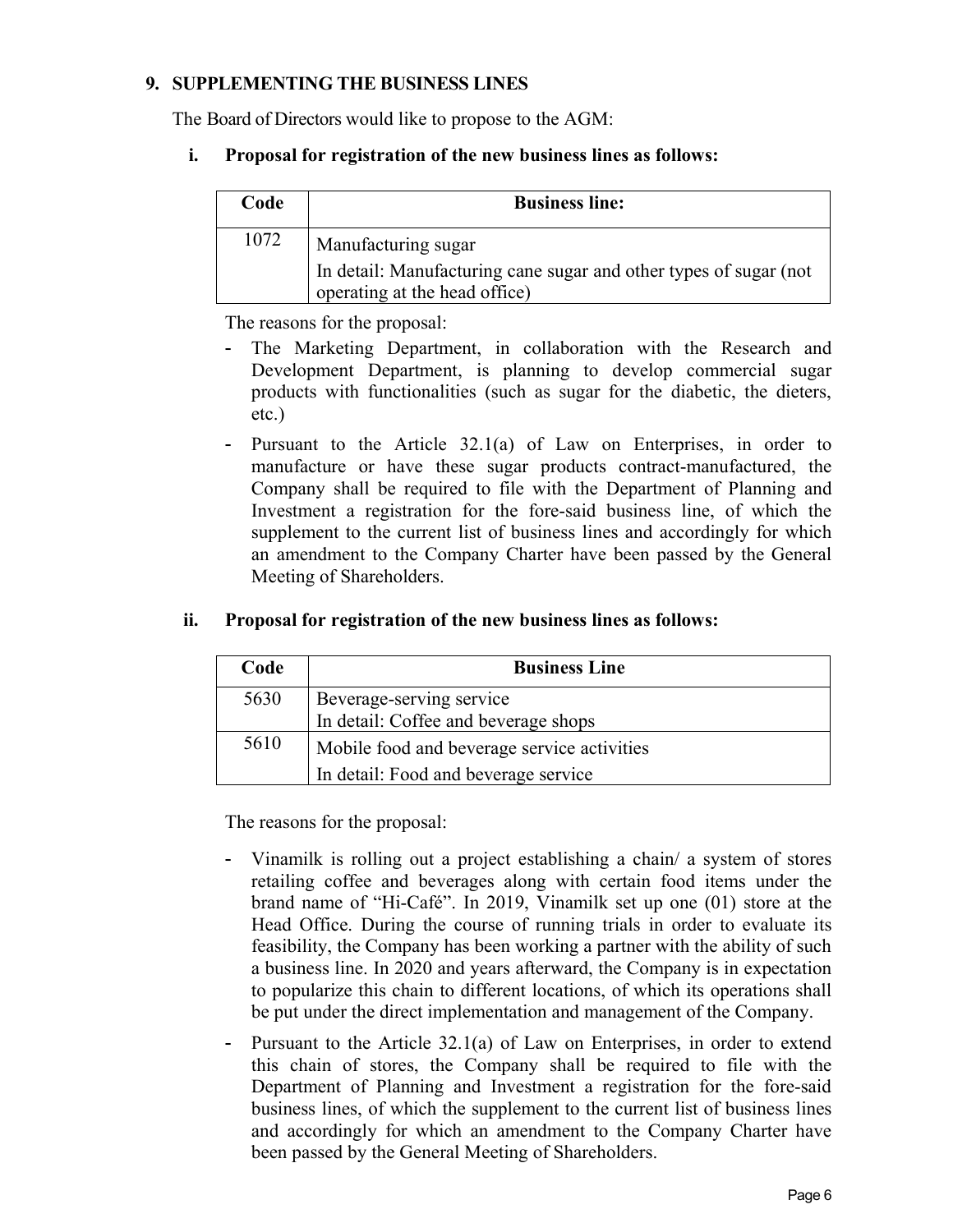## **iii. Proposal for registration of the new business lines as follows:**

| Code | <b>Name of business line:</b>                                                            |
|------|------------------------------------------------------------------------------------------|
| 4773 | Other retail sale of new goods in specialized stores                                     |
|      | In detail: Retailing bags, boxes, cartons, and other types of                            |
|      | packaging.                                                                               |
| 4791 | Retailing via mail order or internet                                                     |
|      | In detail: Retail via internet of bags, boxes, cartons, and other<br>types of packaging. |

The reasons for the proposal:

- In order for the fulfillment of Policy of Coporate Social Responsibilities in recycling and protecting the environment, to which are paid a great deal of attention by the Government and the society, and the increased awareness of consumers over single-use plastic bags, Vinamilk will be selling multiple-use plastic bags and other analogical bags, which are currently given complimentary.
- Pursuant to the Article 32.1(a) of Law on Enterprises, in order to sell multiple-use plastic bags and other analogical bags, the Company shall be required to file with the Department of Planning and Investment a registration for the fore-said business line, of which the supplement to the current list of business lines and accordingly for which an amendment to the Company Charter have been passed by the General Meeting of Shareholders.
- **iv. Proposal for supplementation and explanation of the scope of the following business lines** (the bolded words are proposed for the supplementation).

| Code | $\mathcal{L}$<br><b>Name of Business line</b>                                                                                                                                                                                                                                                                                                                                                                                                                                                                                                                                                                                                                                                                                                                                                                                                                |
|------|--------------------------------------------------------------------------------------------------------------------------------------------------------------------------------------------------------------------------------------------------------------------------------------------------------------------------------------------------------------------------------------------------------------------------------------------------------------------------------------------------------------------------------------------------------------------------------------------------------------------------------------------------------------------------------------------------------------------------------------------------------------------------------------------------------------------------------------------------------------|
| 4632 | Wholesale of food<br>In detail:<br>Trading cakes, canned milk, powder milk, condensed milk,<br>nutrition powders, other products from milk, and other<br>products processed from grains, powders, starches, and<br>nuts.<br>Wholesale of jams, cakes, candies, chocolates, cacao and<br>other products made of cacao.<br>Sales and purchases of processed food, <b>industrial food (not</b><br><i>operating at head office).</i><br>Sales and purchases of tea and other types of tea, either<br>processed or not processed (not operating at head office).<br>Sales and purchases of roasted-grinded-filtered-dissolved<br>coffee (not operating at head office).<br><i>Wholesales of sugar.</i><br>Wholesales of fat and oil of animals and vegetables (not<br><i>operating at head office).</i><br>Wholesales of vegetables, tubers, fruits, and products |
|      | processed from vegetables, tubers, fruits; wholesaling                                                                                                                                                                                                                                                                                                                                                                                                                                                                                                                                                                                                                                                                                                                                                                                                       |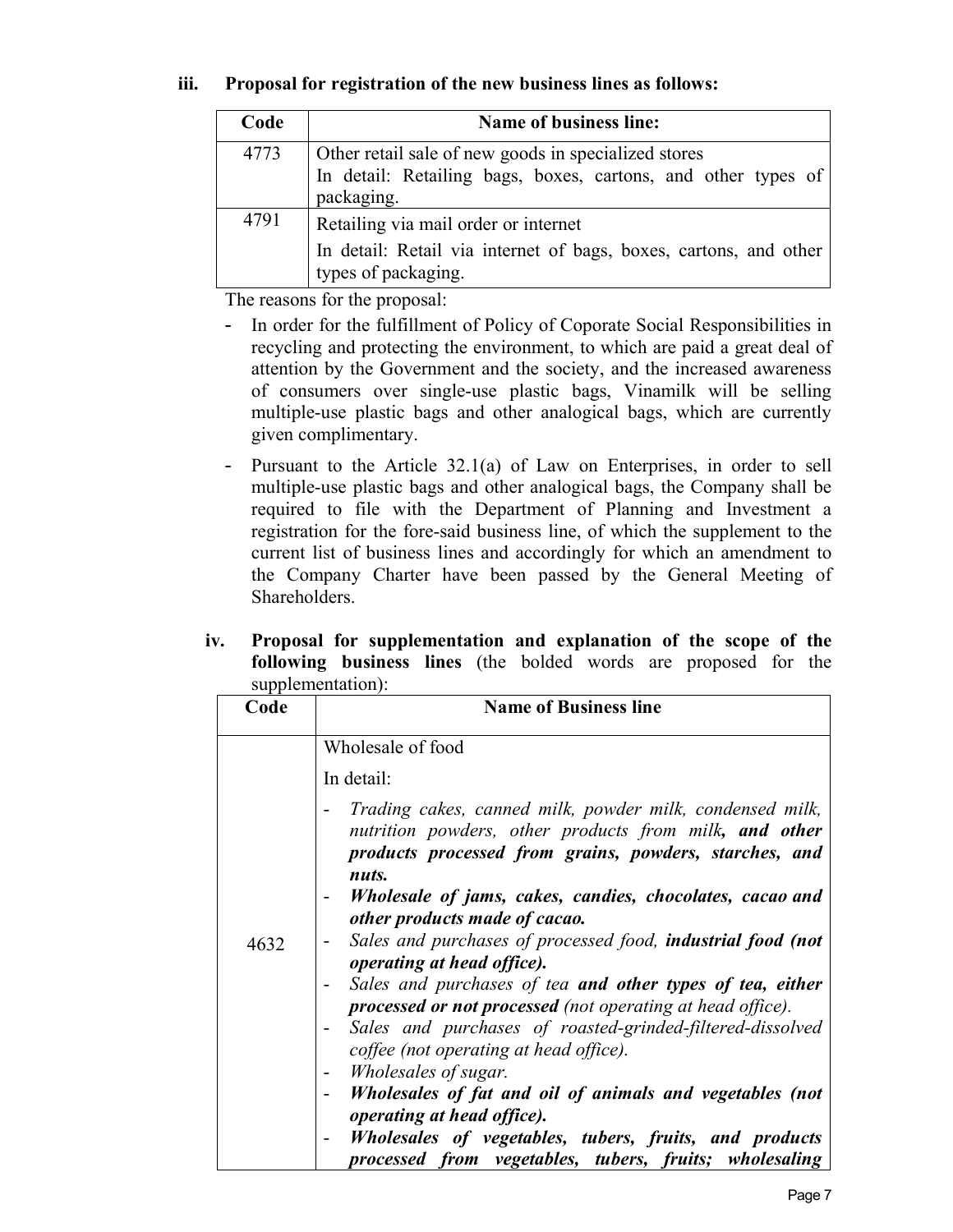|      | vegetable juices, fruit juices (not operating at head office).<br>Wholesales of meat and meat products; Wholesaling<br>aquatic animals and aquatic animal products (not operating<br>at head office).<br>Other specialized wholesales not elsewhere classified.                                                                                                                                                                                                                                                                                                                                                                                         |
|------|---------------------------------------------------------------------------------------------------------------------------------------------------------------------------------------------------------------------------------------------------------------------------------------------------------------------------------------------------------------------------------------------------------------------------------------------------------------------------------------------------------------------------------------------------------------------------------------------------------------------------------------------------------|
| 4669 | In detail:<br>Sales and purchases of packages, plastic goods (not<br>operating at head office).<br>Wholesales of raw materials, flavorings, additives,<br>stabilizers, coloring matters, and chemicals used in the<br>food industry (not operating at head office).<br>Wholesales of industrial chemicals: chemical glues, glues,<br>adhesive tapes, printing ink (not operating at head office).<br>Wholesales of honey and products processed from honey<br>(not operating at head office).<br>Wholesales of wooden pallets and plastic pallets of all<br>kinds (not operating at head office).<br>Wholesales of paper containers and paperboard (not |
|      | <i>operating at head office).</i><br>Other remaining specialized wholesales not elsewhere<br>classified (Wholesaling vitamin, yeast, minerals, bird's<br>nest, and products processed from bird's nest, not<br><i>operating at head office).</i>                                                                                                                                                                                                                                                                                                                                                                                                        |

The reasons for the proposal:

As planned in the coming time, Vinamilk will be selling raw materials directly to its subsidiaries in favour of their productions and business operations. Pursuant to the Article 32.1(a) of Law on Enterprises, in order to sell the forementioned raw materials wholesale, the Company shall be required to file with the Department of Planning and Investment a registration for the fore-said business lines, of which the supplement to the current list of business lines and accordingly for which an amendment to the Company Charter have been passed by the General Meeting of Shareholders.

In the current list of business lines, wholesaling in general term has been registered. Therefore, for new raw materials to be sold likewise, it is simply required of Vinamilk to make further supplement to the details of the list.

#### **v. Proposal for new registration of the following business lines:**

| Code | <b>Name of Business line</b>                                                                          |  |
|------|-------------------------------------------------------------------------------------------------------|--|
| 4620 | Wholesales of agricultural and forestal raw materials (except<br>wood, bamboo, cork) and live animals |  |
|      | In detail: Wholesales of corn and other grains (except rice), not<br>operating at head office.        |  |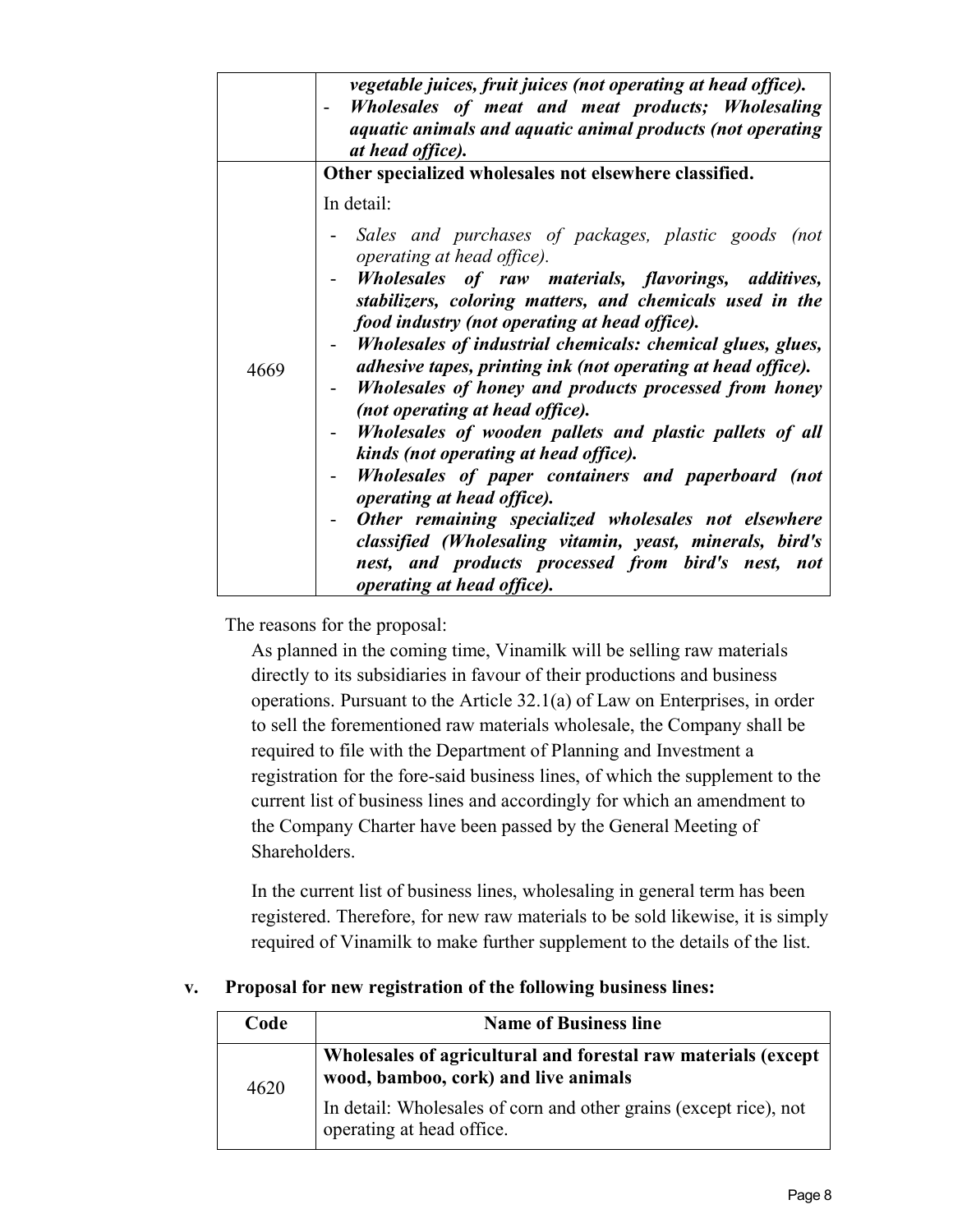|      | Wholesales of metals and metal ores                                                                                                                                                                                                                     |
|------|---------------------------------------------------------------------------------------------------------------------------------------------------------------------------------------------------------------------------------------------------------|
| 4662 | In detail: Wholesales of copper, lead, aluminum, zinc and other<br>non-ferrous metals in primary forms and semi-finished products:<br>in ingots, sheets, strips, shape in order to manufacture the<br>product packaging (not operating at head office). |

The reasons for the proposal:

- As planned in the coming time, Vinamilk will be selling raw materials directly to its subsidiaries in favour of their productions and business operations. Pursuant to the Article 32.1(a) of Law on Enterprises, in order to sell the forementioned raw materials wholesale, the Company shall be required to file with the Department of Planning and Investment a registration for the fore-said business lines, of which the supplement to the current list of business lines and accordingly for which an amendment to the Company Charter have been passed by the General Meeting of Shareholders.

Madam Mai Kieu Lien, the Chief Executive Officer and the legal representative of the company, is responsible for implementing the procedures to amend the business lines with the relevant authorities in accordance with laws & regulations.

## **10. AMENDING OF COMPANY'S CHARTER**

The Board of Directors proposes the AGM to approve the amended contents of the Company's Charter as follows:

(1) Amending Clause 1 Article 3 of the Company's Charter (the **boiled words** are used for the amendment) as follows:

## *"Article 3. Lines of business, business philosophy and objective of the Company*

*1. Lines of business of the Company shall be: … Wholesaling food (Details: Wholesaling cakes, canned milk, powdered milk, nutrition powder, other dairy products and other products processed from grains, powders, starches and nuts. Wholesaling jams, cakes, candies, chocolates, cacao and other products made of cacao; Wholesaling in processed food and industrial food; Selling and purchasing drinking tea, other types of tea, either processed or not processed; Selling and purchasing roasted-grinded-filtered-dissolved coffee. Wholesaling sugar; Wholesaling fat and oil of animals and vegetables; Wholesaling vegetables, tubers, fruits and products processed from vegetables, tubers, fruits; Wholesaling vegetable juices, fruit juices; Wholesaling meat and meat products; Wholesaling aquatic animals and aquatic animal products); Wholesaling beverages (Details: Wholesaling soymilk, beverages, alcohol, beer, drinks); … Other specialized wholesales not elsewhere classified (Details: selling and purchasing packages, plastic goods; Wholesaling raw materials, flavorings, additives, stabilizers, coloring matters, and chemicals used in the food industry; Wholesaling industrial chemicals: chemical glues, glues, adhesive tapes, printing ink; Wholesaling honey and products processed from honey; Wholesaling wooden pallets and plastic pallets of all kinds; Wholesaling paper containers and paperboard; Other remaining specialized wholesales not elsewhere classified*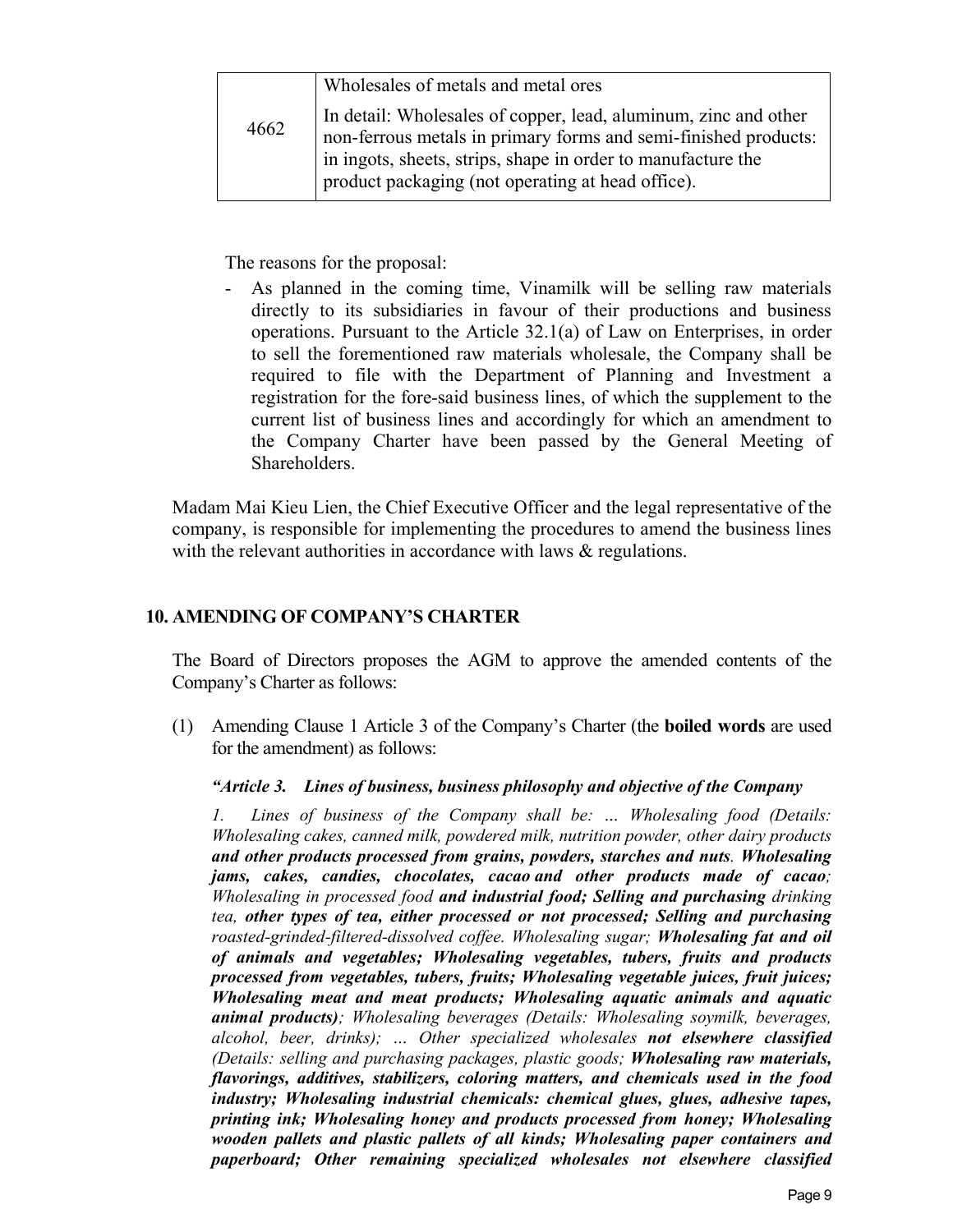*(Wholesaling vitamin, yeast, minerals, bird's nest and products processed from bird's nest)); Manufacturing sugar (Details: Manufacturing cane sugar and other types of sugar); Beverage serving service (Details: Coffee and beverages shops); Mobile food & beverage service activities (Details: Food and beverage service); Other retailing new goods in specialized stores (Details: Retailing bags, boxes, cartons and other types of packaging); Retailing via mail order or internet (Details: Exercising the right of distribution via the internet for retailing bags, boxes, cartons, and other types of packaging); Wholesaling agricultural and forestal raw materials (except wood, bamboo, cork) and live animals (Details: Wholesaling corn and other grains (except rice)); Wholesaling metals and metal ores (Details: Wholesaling copper, lead, aluminum, zinc and other non-ferrous metals in primary forms and semi-finished products: in ingots, sheets, strips, shape in order to manufacture the product packaging).*"

(2) Approving the Company's new Charter dated  $26<sup>th</sup>$  June 2020 (in replacement of the Charter approved by the Annual General Meeting of Shareholders of 2019 on 19<sup>th</sup> April 2019) reflecting the aforementioned amendments.

(*please refer to the attached draft proposal*)

#### **(3) ELECTING THE ADDITIONAL BOARD MEMBERS**

Based on the request from the major shareholder named the State Capital Investment Corporation ("SCIC"), the Board would like to propose to the AGM to elect an additional Director named Ms. NGUYEN THI THAM for the Board's office term  $2017 - 2021$ .

Please refer to the candidate's profile attached.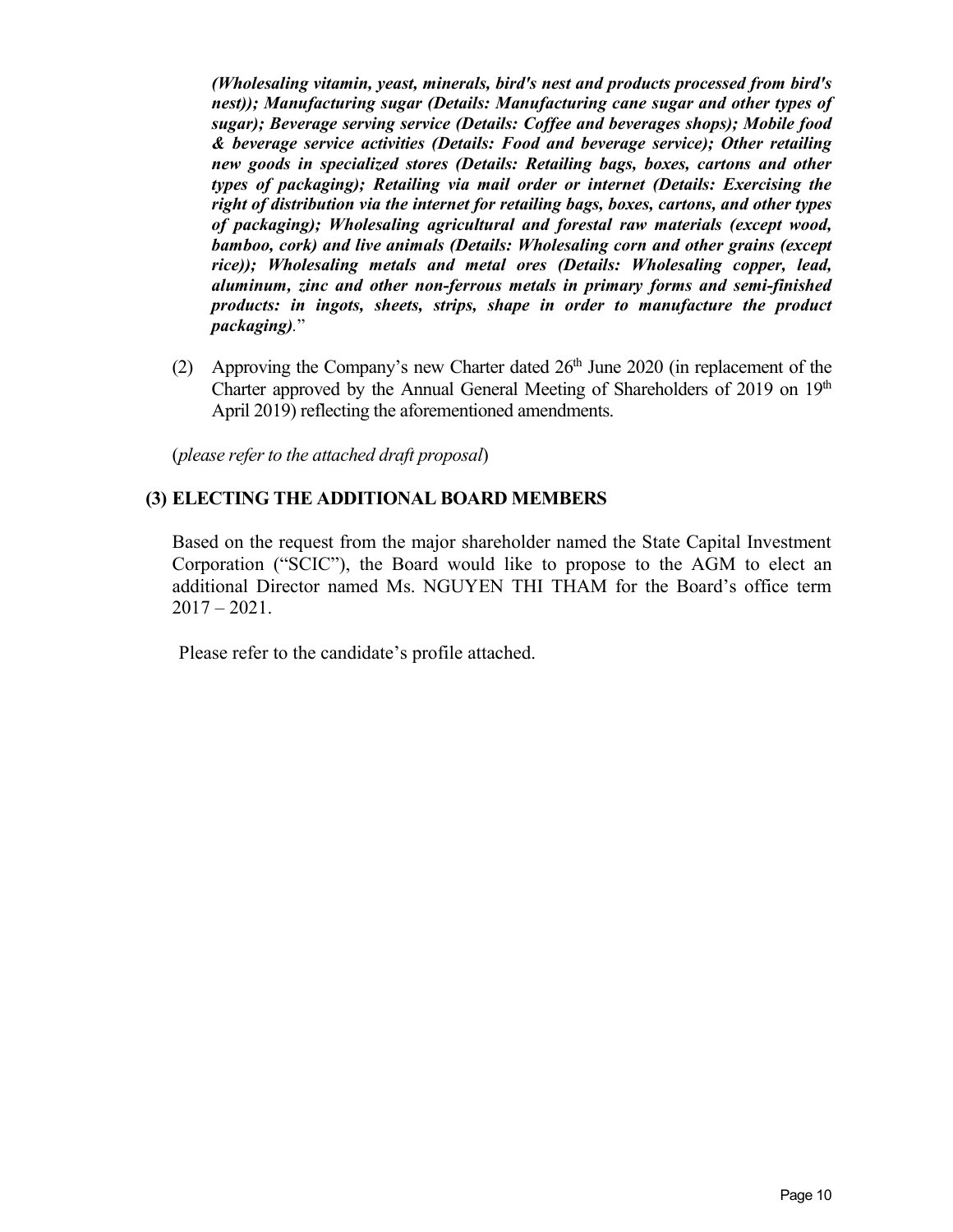#### *EXPLANATION ON THE DRAFT OF THE REVISED CHARTER*

*This is the detailed content for explanation on the draft of the revised Charter.*

| $N_{0}$ . | <b>Contents of</b><br><b>Articles</b>                                                                        | <b>Charter (Current)</b>                                                                                                                                                                                                                                                                                                                                                                                                                                                                                                                                                                                                                                                                                                                                                                                                                                                                                                                                                                                                                                                                                                                                                                                                                                                                                                                                                                                        | Proposed amendment and supplementation<br>(the bolded words are proposed for the amendment and<br>supplementation; the strikethrough words are proposed<br>for deletion)                                                                                                                                                                                                                                                                                                                                                                                                                                                                                                                                                                                                                                                                                                                                                                                                                                                                                                                                                                                                                                                                                                                                                                                                                                                                                                                                                                                                                                  | <b>Reason</b>                                                                                                       |
|-----------|--------------------------------------------------------------------------------------------------------------|-----------------------------------------------------------------------------------------------------------------------------------------------------------------------------------------------------------------------------------------------------------------------------------------------------------------------------------------------------------------------------------------------------------------------------------------------------------------------------------------------------------------------------------------------------------------------------------------------------------------------------------------------------------------------------------------------------------------------------------------------------------------------------------------------------------------------------------------------------------------------------------------------------------------------------------------------------------------------------------------------------------------------------------------------------------------------------------------------------------------------------------------------------------------------------------------------------------------------------------------------------------------------------------------------------------------------------------------------------------------------------------------------------------------|-----------------------------------------------------------------------------------------------------------------------------------------------------------------------------------------------------------------------------------------------------------------------------------------------------------------------------------------------------------------------------------------------------------------------------------------------------------------------------------------------------------------------------------------------------------------------------------------------------------------------------------------------------------------------------------------------------------------------------------------------------------------------------------------------------------------------------------------------------------------------------------------------------------------------------------------------------------------------------------------------------------------------------------------------------------------------------------------------------------------------------------------------------------------------------------------------------------------------------------------------------------------------------------------------------------------------------------------------------------------------------------------------------------------------------------------------------------------------------------------------------------------------------------------------------------------------------------------------------------|---------------------------------------------------------------------------------------------------------------------|
|           | <b>Article 3: Lines</b><br>of business,<br><b>business</b><br>philosophy and<br>objective of the<br>Company. | Article 3.<br>of business, business<br><b>Lines</b><br>philosophy and objective of the Company<br>Lines of business of the Company shall<br>Ι.<br>be: Retailing food products in specialized stores<br>(Details: Retailing sugar, milk and dairy<br>products, cakes, jam, candies, and other products<br>made of food grains, powder, starch in specialized<br>stores; Retailing other food products specialized<br>stores); Retailing beverages in specialized stores<br>(Retailing alcoholic and non-alcoholic beverages<br>in specialized stores (beverages which are not for<br>use at stores) such as: Retailing alcoholic<br>beverages: brandy, wine, beer; Retailing non-<br>alcoholic beverages: soft drinks with sugar, gas<br>or no gas, such as: Cola cola, Pepsi cola, orange,<br>lemon or other fruit juice; Retailing natural<br>mineral water or other pure water contained in<br>sealed bottle; Retailing wine and beer with low<br>alcohol content or no alcohol); Wholesaling food<br>(Details: Wholesaling cakes, canned milk,<br>powdered milk, nutrition powder and other dairy<br>products. Wholesaling in processed food, drinking<br>tea, roasted-grinded-filtered-dissolved coffee.<br>Wholesaling sugar); Wholesaling beverages<br>(Details: Wholesaling soymilk, beverages,<br>alcohol, beer, drinks); Producing various types of<br>pastry from flour (Details: pastry production); | "Article 3.<br>Lines of business, business philosophy<br>and objective of the Company<br>Lines of business of the Company shall be:<br>Ι.<br>Retailing food products in specialized stores (Details:<br>Retailing sugar, milk and dairy products, cakes, jam,<br>candies, and other products made of food grains, powder,<br>starch in specialized stores; Retailing other food products<br>specialized stores); Retailing beverages in specialized<br>stores (Retailing alcoholic and non-alcoholic beverages in<br>specialized stores (beverages which are not for use at<br>stores) such as: Retailing alcoholic beverages: brandy,<br>wine, beer; Retailing non-alcoholic beverages: soft drinks<br>with sugar, gas or no gas, such as: Cola cola, Pepsi cola,<br>orange, lemon or other fruit juice; Retailing natural<br>mineral water or other pure water contained in sealed<br>bottle; Retailing wine and beer with low alcohol content or<br>no alcohol); Wholesaling food (Details: Wholesaling<br>cakes, canned milk, powdered milk, nutrition powder, and<br>other dairy products and other products processed from<br>grains, powders, starches and nuts. Wholesaling jams,<br>cakes, candies, chocolates, cacao and other products<br>made of cacao; Wholesaling in processed food and<br>industrial food; Selling and purchasing drinking tea,<br>other types of tea, either processed or not processed;<br>Selling and purchasing roasted-grinded-filtered-dissolved<br>coffee. Wholesaling sugar; Wholesaling fat and oil of<br>animals and vegetables; Wholesaling vegetables, tubers, | To amend in<br>conjunction with the<br>supplementation and<br>expansion of the<br>business lines of the<br>Company. |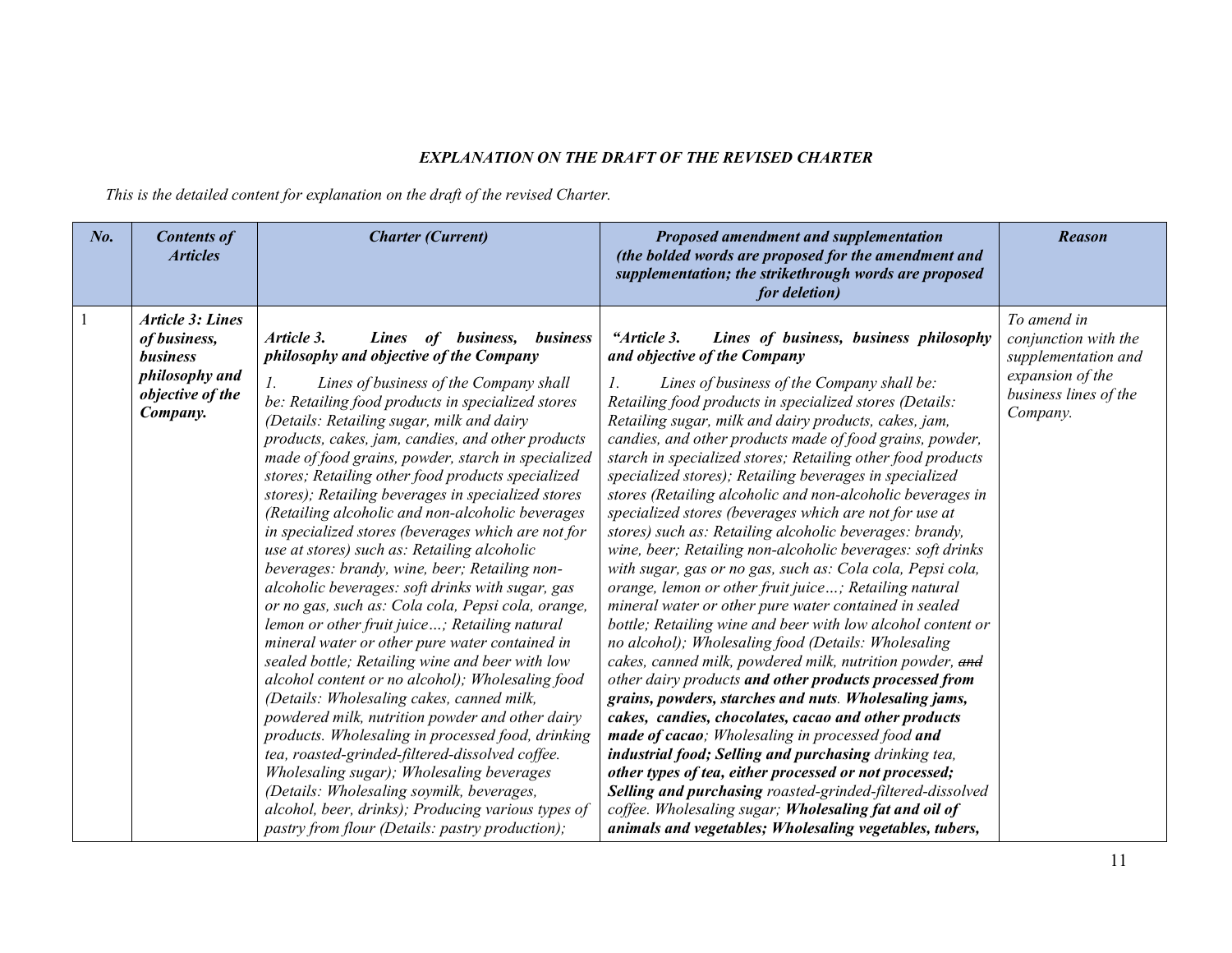| $N0$ . | <b>Contents of</b><br><b>Articles</b> | <b>Charter (Current)</b>                                                                                                                                                                                                                                                                                                                                                                                                                                                                                                                                                                                                                                                                                                                                                                                                                                                                                                                                                                                                                                                                                                                                                                                                                                                                                                                                                                                                                                                                                                                                                                                                                                                                                                        | Proposed amendment and supplementation<br>(the bolded words are proposed for the amendment and<br>supplementation; the strikethrough words are proposed<br>for deletion)                                                                                                                                                                                                                                                                                                                                                                                                                                                                                                                                                                                                                                                                                                                                                                                                                                                                                                                                                                                                                                                                                                                                                                                                                                                                                                                                                                                                                                                                                                                                                                                                                                                                                                                                                                                                                                                    | <b>Reason</b> |
|--------|---------------------------------------|---------------------------------------------------------------------------------------------------------------------------------------------------------------------------------------------------------------------------------------------------------------------------------------------------------------------------------------------------------------------------------------------------------------------------------------------------------------------------------------------------------------------------------------------------------------------------------------------------------------------------------------------------------------------------------------------------------------------------------------------------------------------------------------------------------------------------------------------------------------------------------------------------------------------------------------------------------------------------------------------------------------------------------------------------------------------------------------------------------------------------------------------------------------------------------------------------------------------------------------------------------------------------------------------------------------------------------------------------------------------------------------------------------------------------------------------------------------------------------------------------------------------------------------------------------------------------------------------------------------------------------------------------------------------------------------------------------------------------------|-----------------------------------------------------------------------------------------------------------------------------------------------------------------------------------------------------------------------------------------------------------------------------------------------------------------------------------------------------------------------------------------------------------------------------------------------------------------------------------------------------------------------------------------------------------------------------------------------------------------------------------------------------------------------------------------------------------------------------------------------------------------------------------------------------------------------------------------------------------------------------------------------------------------------------------------------------------------------------------------------------------------------------------------------------------------------------------------------------------------------------------------------------------------------------------------------------------------------------------------------------------------------------------------------------------------------------------------------------------------------------------------------------------------------------------------------------------------------------------------------------------------------------------------------------------------------------------------------------------------------------------------------------------------------------------------------------------------------------------------------------------------------------------------------------------------------------------------------------------------------------------------------------------------------------------------------------------------------------------------------------------------------------|---------------|
|        |                                       | Breeding cattle such as: buffalos and cows<br>(Details: breeding); Processing milk and dairy<br>products (Details: Producing canned milk,<br>powdered milk, nutrition powder and other dairy<br>products); Warehousing and commodity storage<br>(Details: Business in warehouses and yards);<br>Combined cultivation and breeding (Details:<br>cultivation and breeding); Cargo road<br>transportation (Details: business in cargo road<br>transportation by cars to support the production<br>and goods consumption of the Company);<br>Conducting business in real-estate, land use<br>rights of owners, users or leased land (Details:<br>Activities as regulated under Article 11.3 of the<br>Law on Real-Estate Business 2014); Producing<br>non-alcoholic beverages and mineral water<br>(Details: Producing drinks, beverages, soymilk);<br>Activities of general medical, specialized medical<br>and dental clinics (Details: polyclinics); Growing<br>other annual plants and crops (Details: growing<br>trees and plants); Producing other uncategorized<br>chemical products (Details: business in chemicals<br>(excluding those that are strongly hazardous));<br>Other uncategorized production (Details:<br>business in raw materials, production of alcohols,<br>packages, plastic goods); Producing other un-<br>categorized foodstuffs (Details: business in<br>technology foods, producing processing foods,<br>drinking tea, roasted/grinding/filtered/dissolved<br>coffee); Producing other electric equipment<br>(Details: trading, producing equipment,<br>accessories, supplies); Producing beer and<br>malting and fermenting beer (Details: producing<br>beer); Other specialized wholesales (Details: | fruits and products processed from vegetables, tubers,<br>fruits; Wholesaling vegetable juices, fruit juices;<br><b>Wholesaling meat and meat products; Wholesaling</b><br><i>aquatic animals and aquatic animal products);</i><br>Wholesaling beverages (Details: Wholesaling soymilk,<br>beverages, alcohol, beer, drinks); Producing various types<br>of pastry from flour (Details: pastry production); Breeding<br>cattle such as: buffalos and cows (Details: breeding);<br>Processing milk and dairy products (Details: Producing<br>canned milk, powdered milk, nutrition powder and other<br>dairy products); Warehousing and commodity storage<br>(Details: Business in warehouses and yards); Combined<br>cultivation and breeding (Details: cultivation and<br>breeding); Cargo road transportation (Details: business in<br>cargo road transportation by cars to support the<br>production and goods consumption of the Company);<br>Conducting business in real-estate, land use rights of<br>owners, users or leased land (Details: Activities as<br>regulated under Article 11.3 of the Law on Real-Estate<br>Business 2014); Producing non-alcoholic beverages and<br>mineral water (Details: Producing drinks, beverages,<br>soymilk); Activities of general medical, specialized medical<br>and dental clinics (Details: polyclinics); Growing other<br>annual plants and crops (Details: growing trees and<br>plants); Producing other uncategorized chemical products<br>(Details: business in chemicals (excluding those that are<br>strongly hazardous)); Other uncategorized production<br>(Details: business in raw materials, production of<br>alcohols, packages, plastic goods); Producing other un-<br>categorized foodstuffs (Details: business in technology<br>foods, producing processing foods, drinking tea,<br>roasted/grinding/filtered/dissolved coffee); Producing<br>other electric equipment (Details: trading, producing<br>equipment, accessories, supplies); Producing beer and |               |